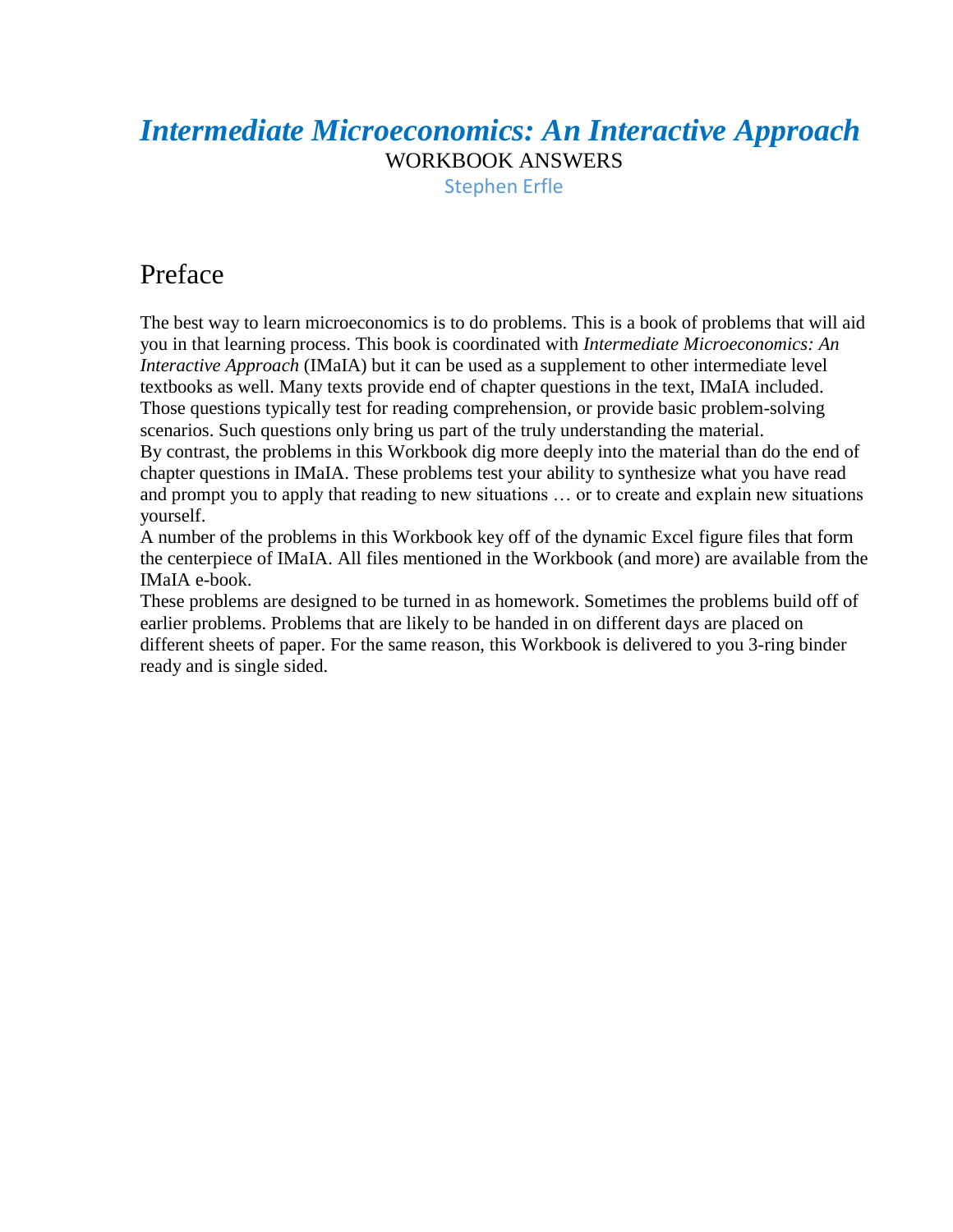### TABLE OF CONTENTS (*Note*: Links will not exist with hard-copy (obviously).)

| <b>Part 1. Introduction</b>                                            | Starts on page: |
|------------------------------------------------------------------------|-----------------|
| <b>Preliminary Issues</b><br>1.                                        | $\overline{2}$  |
| <b>Review of Supply and Demand</b><br>2.                               | 7               |
| <b>Part 2. Consumer Theory</b>                                         |                 |
| Preferences<br>3.                                                      | 27              |
| <b>Utility</b><br>4.                                                   | 42              |
| 5.<br><b>Resource Constraints</b>                                      | 52              |
| <b>Consumer Choice</b><br>6.                                           | 62              |
| 7.<br><b>Deriving Demand</b>                                           | 74              |
| 8.<br><b>Decomposing Demand</b>                                        | 88              |
| Part 3. Theory of the Firm                                             |                 |
| 9. Production Functions                                                | 104             |
| 10. Cost Minimization                                                  | 115             |
| 11. Cost Curves                                                        | 125             |
| <b>Part 4. Market Interaction</b>                                      |                 |
| 12. Profit Maximization                                                | 138             |
| 13. Perfect Competition in the Short Run                               | 149             |
| 14. Perfect Competition in the Long Run                                | 163             |
| 15. Monopoly and Monopolistic Competition                              | 180             |
| 16. Welfare Economics                                                  | 193             |
| <b>Part 5. Applications</b>                                            |                 |
| 17. Consumer Applications: Intertemporal Choice and Uncertainty        | 210             |
| 18. Factor Markets: Labor Supply and Factor Demand                     | 230             |
| 19. Capital Markets: Present Value and Evaluating Investment Decisions | 246             |
| 20. Strategic Rivalry: Oligopoly and Game Theory                       | 263             |
| 21. Informational Issues: Asymmetric Information and Advertising       | 287             |
| 22. Externalities and Public Goods                                     | 309             |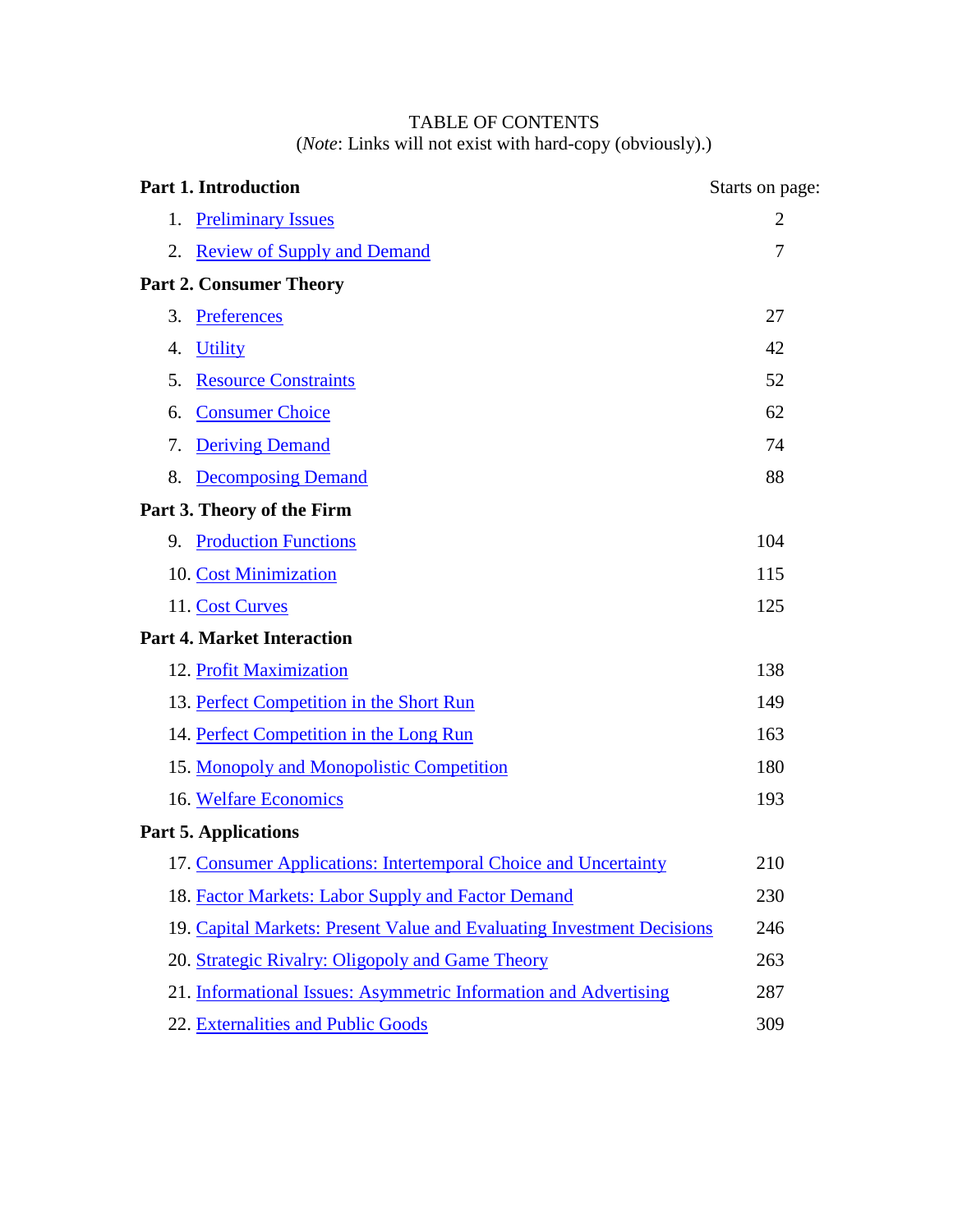#### **Workbook Answers**

#### **Chapter 1: Preliminary Issues**

<span id="page-2-0"></span>

| 1. Consider the first two rows of data in Table 1.1 (reproduced below). The price of each                                                                                                 |                               |                           |                           |        |                    |                      |  |  |  |
|-------------------------------------------------------------------------------------------------------------------------------------------------------------------------------------------|-------------------------------|---------------------------|---------------------------|--------|--------------------|----------------------|--|--|--|
| of the six goods listed in 1981 is larger than the corresponding price in 1980.                                                                                                           |                               |                           |                           |        |                    |                      |  |  |  |
|                                                                                                                                                                                           | Electricity                   | Utility gas               | Gasoline                  | Eggs   | <b>Bananas</b>     | Medical              |  |  |  |
| 1980                                                                                                                                                                                      | \$29.83                       | \$38.53                   | \$1.25                    | \$0.84 | \$0.34             | 74.9                 |  |  |  |
| 1981                                                                                                                                                                                      | \$34.19                       | \$44.42                   | \$1.38                    | \$0.90 | \$0.36             | 82.9                 |  |  |  |
| B) Calculate the percentage price increase for each of these goods for the year using 1980<br>as the base. (You can do this with a calculator or by using the Excel file for this table.) |                               |                           |                           |        |                    |                      |  |  |  |
| Electricity                                                                                                                                                                               |                               | Utility gas Gasoline Eggs |                           |        | <b>Bananas</b>     | Medical              |  |  |  |
| 14.6%                                                                                                                                                                                     | $15.3\%$<br>$14.6\%$ $15.3\%$ |                           | $10.7\%$<br>$10.4\%$ 7.1% | 6.5%   | $5.9\%$<br>$5.9\%$ | $10.7\%$<br>$10.7\%$ |  |  |  |
| The first row is based on the unrounded numbers in Table 1.1 (these answers would be                                                                                                      |                               |                           |                           |        |                    |                      |  |  |  |

*what students obtain if they use Excel and Table 1.1).* 

*If students use a calculator slightly different answers result. These are the numbers in the second row.*

C) Without calculating the inflation rate for 1980, suppose you have been told that electricity is more expensive in real terms in 1981 than in 1980. Based on this information and your answers in part B alone, can you say whether any of the other five goods are also more expensive in real terms in 1981 than 1980? Can you tell whether any of the other five goods are less expensive in 1981 than 1980?

*Since you do not know the inflation rate, you only know that it is less than 14.6%. Therefore you can tell that utility gas is also more expensive in 1981 but you cannot tell about any of the other four goods.*

2. (This does not require Question 1.) Consider the first two rows of data in Table 1.1 (reproduced at the start of Question 1 above). CPI information is also included in Table 1.1 for those years: CPI<sub>1980</sub> = 82.4 and CPI<sub>1981</sub> = 90.9.

A) Calculate the real price for each of these goods in 1981 using 1980 dollars.

| Electricity | Utility gas                     | Gasoline | Eggs     | <b>Bananas</b> | Medical |
|-------------|---------------------------------|----------|----------|----------------|---------|
| \$30.99     | \$40.26                         | \$1.25   | \$0.81   | \$0.33         | 75.15   |
| \$30.99     | \$40.27                         | \$1.25   | \$0.82   | \$0.33         | 75.15   |
| $\sqrt{1}$  | $\cdot$ $\cdot$ $\cdot$ $\cdot$ |          | $\cdots$ |                | , ,     |

*(Two rows are provided for the same reason as in 1B above. Both answers are valid.)*

B) Which goods became better buys and which have become worse buys in 1981 on a real basis based on the change in real price between 1980 and 1981 derived in part A?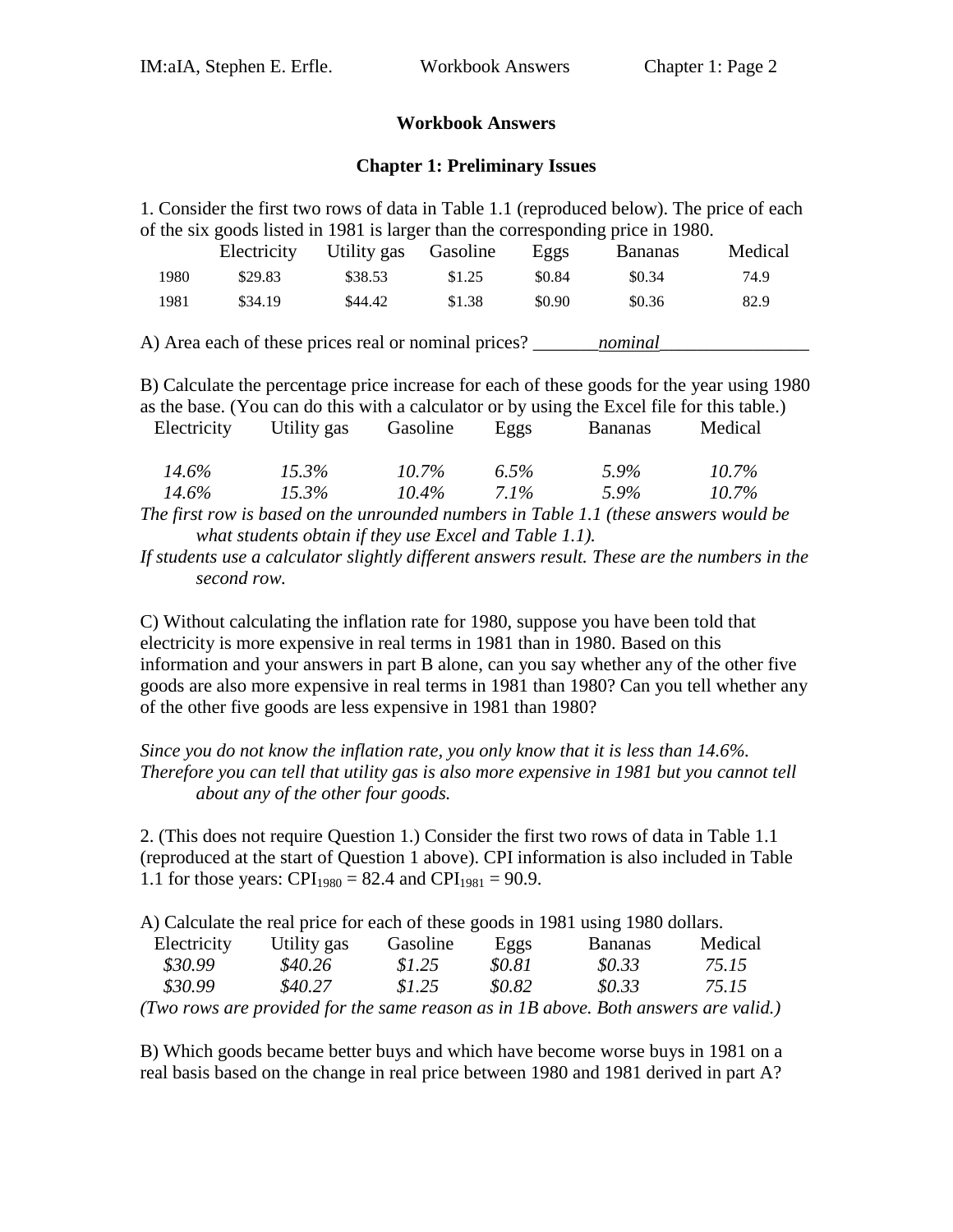*The real price of electricity, utility gas and medical increases so they are worse buys. The real price of bananas and eggs declines so they have become better buys. The real price of gasoline has not changed.*

3. (Requires Questions 1 and 2.) Consider inflation directly using the CPI data for those years: CPI<sub>1980</sub> = 82.4 and CPI<sub>1981</sub> = 90.9.

A) Using this CPI data, what is the inflation rate between 1980 and 1981?

*The inflation rate is*  $10.3\% = (CPI_{1981} - CPI_{1980})/CPI_{1980}$ *.* 

B) Compare this inflation rate to the percentage price increases in your answer to Question 1B. Are your answers to Question 2B confirmed for each good? Explain.

*The real price increase and real price decrease goods are confirmed. Gasoline is becoming slightly more expensive according to the comparison of percentage change in gasoline price with inflation (since 10.4% or 10.7%) is higher than 10.3%.* 

*But of course a 0.1% difference in inflation does not show up as a penny difference for a good whose price is \$1.25.* 

4. Suppose your exam score as a function of study time is given by Equation 1.1b:  $S(t) =$ 50 $\cdot$ t<sup>0.5</sup>. How much time would you have to devote to studying to get a 75 on an exam? Do this by algebraic manipulation.

*Hints*: You do not have to provide this in hours and minutes, you can simply provide a decimal answer for t. You know the answer is a bit more than two hours because points **A** and **B** on the PPF in Figure 1.4 shows that you get a 70.7 on such an exam if you devote 2 hours to the exam:  $70.7 = 50 \cdot 2^{0.5}$ .

*You need to solve for t in the equation 75 = 50* $\cdot t^{0.5}$ *. Regrouping we see that*  $t^{0.5} = 3/2$ *, so by squaring we see that*  $t = 9/4 = 2.25$ *. This is the same as 2 hours and 15 minutes.*

5. Suppose you have two exams and both face the same score as a function of study time as given by Equation 1.1b:  $S(t) = 50 \cdot t^{0.5}$ . Suppose you wish to get a 75 on both exams. A) How much time do you have to devote to studying for both exams and how do you apportion study time across exams?

B) What is the opportunity cost of a point on exam 1 in units of exam 2 score? Provide a PPF graph that is consistent with your answer.

*Hint*: This is easy to do using the Excel figure file and starting with **Figure 1.4** then click the blue PPF off in cell I20 and click on the red adjustable PPF in cell I22. This is also easy to answer if you have done Question 4.

If you wish to use the Excel figure instead of sketching the answer in the graph provided simply attach the figure as a separate page to your homework.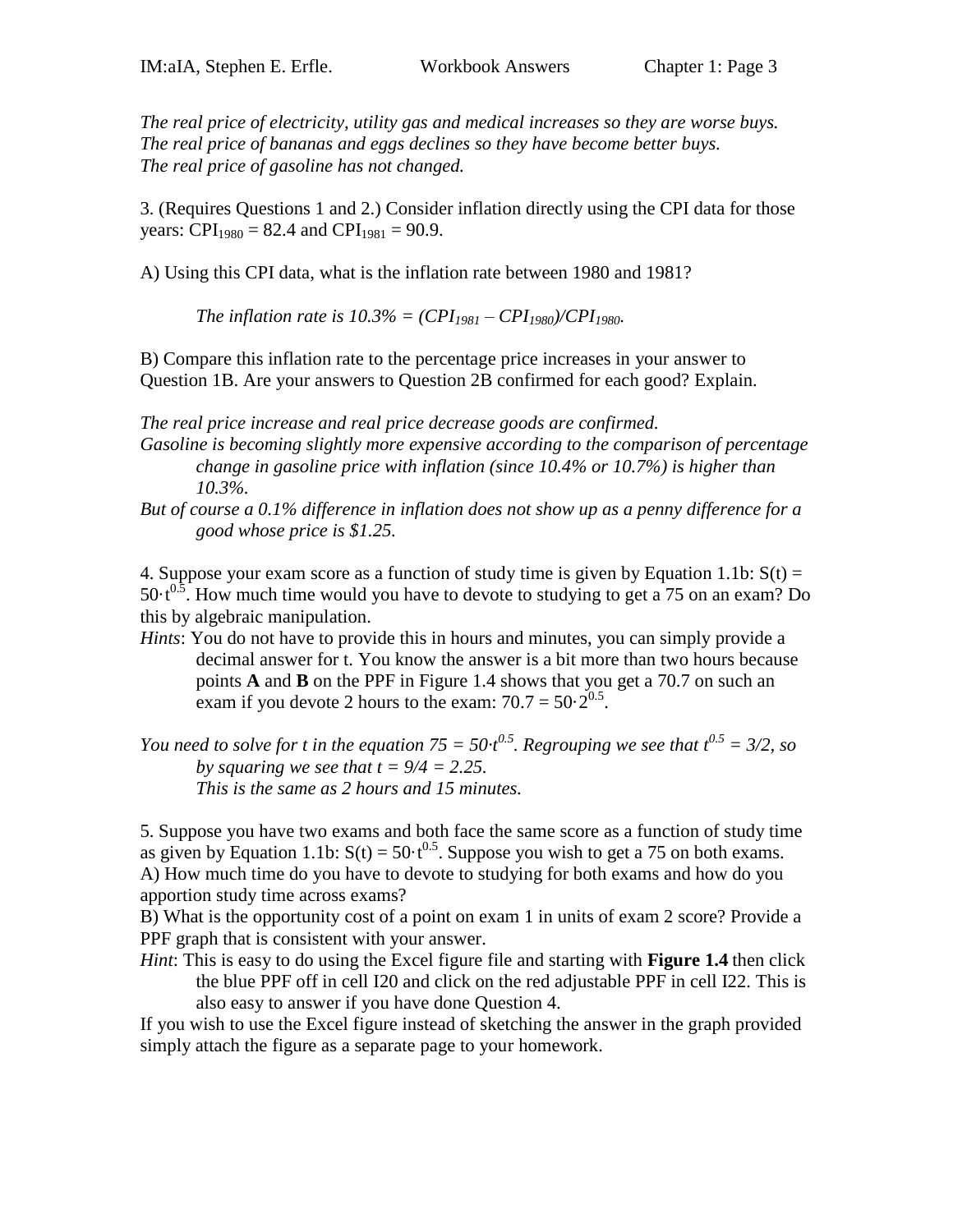Y, exam 2

*A) 4 hours and 30 minutes total to the two exams, allocated equally across both exams.*

*This is easily seen by adjusting the total study time slider in C21:D21 until the equal study time score in G23:H23 equals 75.* 

*This occurs when total study time is 4 hours and 30 minutes.* 

*B) Opportunity cost of a point on exam 1* 



*is 1.0 units of exam 2 (due to equal grade production function and equal expected scores)* 

6. Start from Figure 1.5 in which you find economics is 20% easier to study for than French (so the production functions are given by Equations 1.2.economics and 1.2.French in the text). You need not use the equations but you can confirm your answers with them if you wish.

A) Suppose you wish to obtain a 75 on each exam. How much study time total should you devote to studying and how should you apportion study time across subjects? B) What is the opportunity cost of economics in units of French score at this allocation of study time?

C) Provide a PPF graph that is consistent with your answer.

- *Hints*: This is easy to do using the Excel figure file and starting with **Figure 1.5** then adjusting the total time slider. Part of your answer is already done if you did Question 4. Do not worry about one minute differences in answers on the worksheet – such differences are due to rounding.
- *A) Total study time is 3:49 of which 1:33 (or 1:34) is devoted to economics and 2:15 is devoted to French.*
- *B) The opportunity cost of a point on the economics exam at this point is 0.7 according to the information in cell I26.*

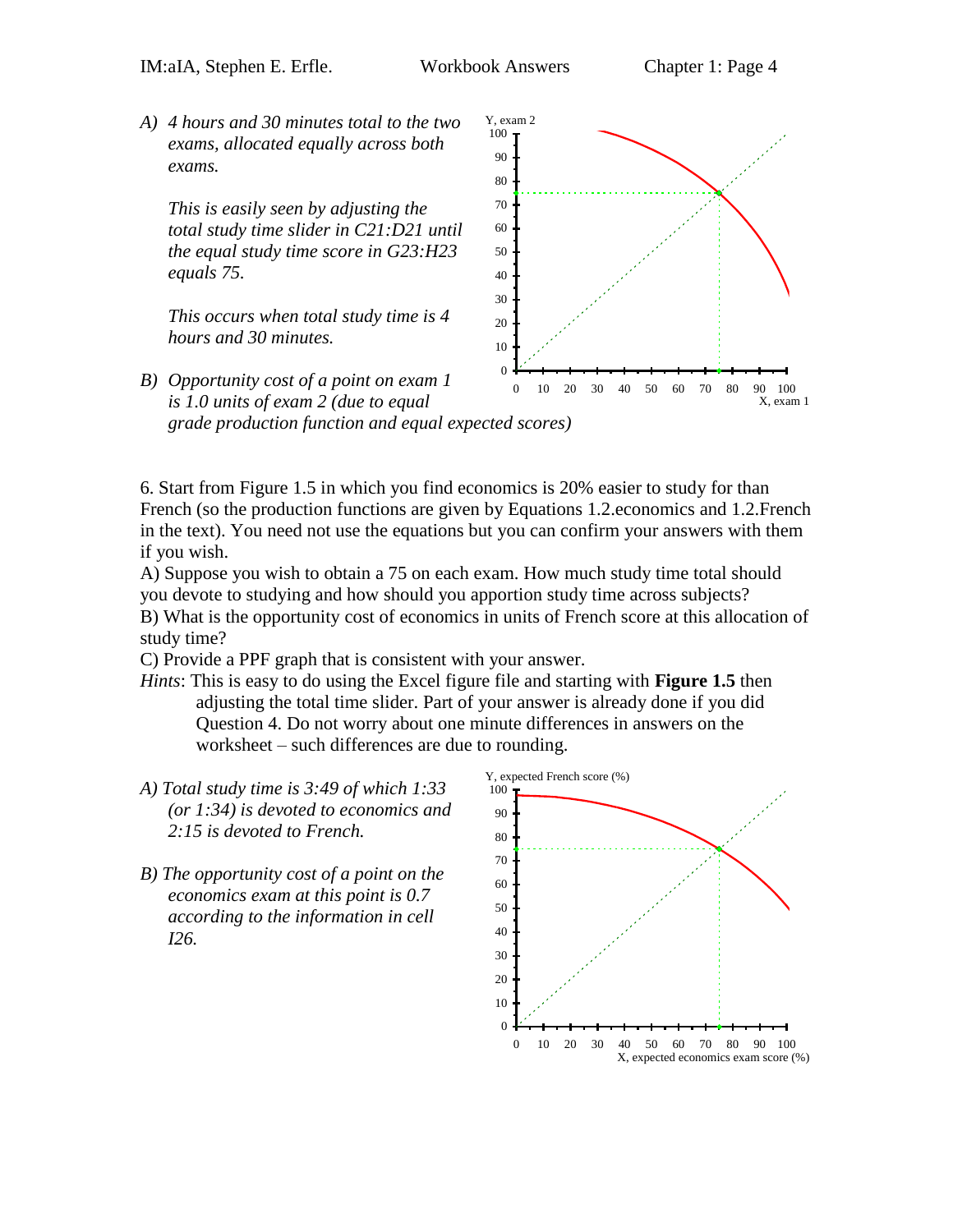7. Start from Scenario 1W.1 described above in which the paper is worth twice as much as the exam and you have 4 hours to devote to both. We showed in Figure 1W.1 at the start of this workbook chapter that a maximum expected score of 77.7 occurs if we devote 1:04 to studying for the exam with the remaining 2:56 devoted to the paper (by looking at that answer in cell K6 in the calculating area). How sensitive is this answer to getting the allocation right? Put another way, determine the range of values of study time devoted to the exam will we be within ONE point of the maximum score by answering the questions below. There is no need to provide graphical support for your answer.

A) What is the smallest amount of time you can devote to the exam and be within one point of the top score?  $\frac{0:33}{0:13}$ 

B) What is the largest amount of time you can devote to the exam and be within one point of the top score? \_\_\_\_\_\_\_\_\_\_\_\_\_\_\_\_\_\_\_\_\_\_\_\_\_\_\_

C) How large is the range of exam times over which you lose less than a point in expected score as a result of your choice of allocation time?  $1:06 = 1:39 - 0:33$ 

*You have more than a half hour leeway on both sides of the optimal answer.* 

8. Suppose you begin to use a language lab to study for your French exams and it increases your productivity over your previous productivity level. (As a result, the two production functions are:  $S_{\text{French}}(t) = 55 \cdot t^{0.5}$  while your economics production function remains  $S_{\text{economics}}(t) = 60 \cdot t^{0.5}$ .) Do this by modifying **Figure 1.6**. A) What percentage increase in productivity occurred in your French exam as a result of using the language lab? \_\_\_*10%*\_\_\_\_\_\_

B) Given the new French and economics exam score production functions, would you expect to study the same amount of time in each class if you wish to have equal scores across exams? Explain.

#### *No, if you have equal time you will get a better score in economics than in French. You need to reallocate some minutes from economics to French.*

C) If you wish to devote three hours to economics and French total, how should you allocate study time so as to equalize expected scores in both classes? What score do you expect on each exam?

*You expect to get 70.2 on each exam. You should devote 1:22 to economics and 1:38 to French.*

9. (Requires Question 8.) Provide an algebraic proof that the allocation of study time you derived in Question 8 equalizes expected score across exams.

*Let t be the amount of time devoted to the economics exam, then 3-t is devoted to French.*